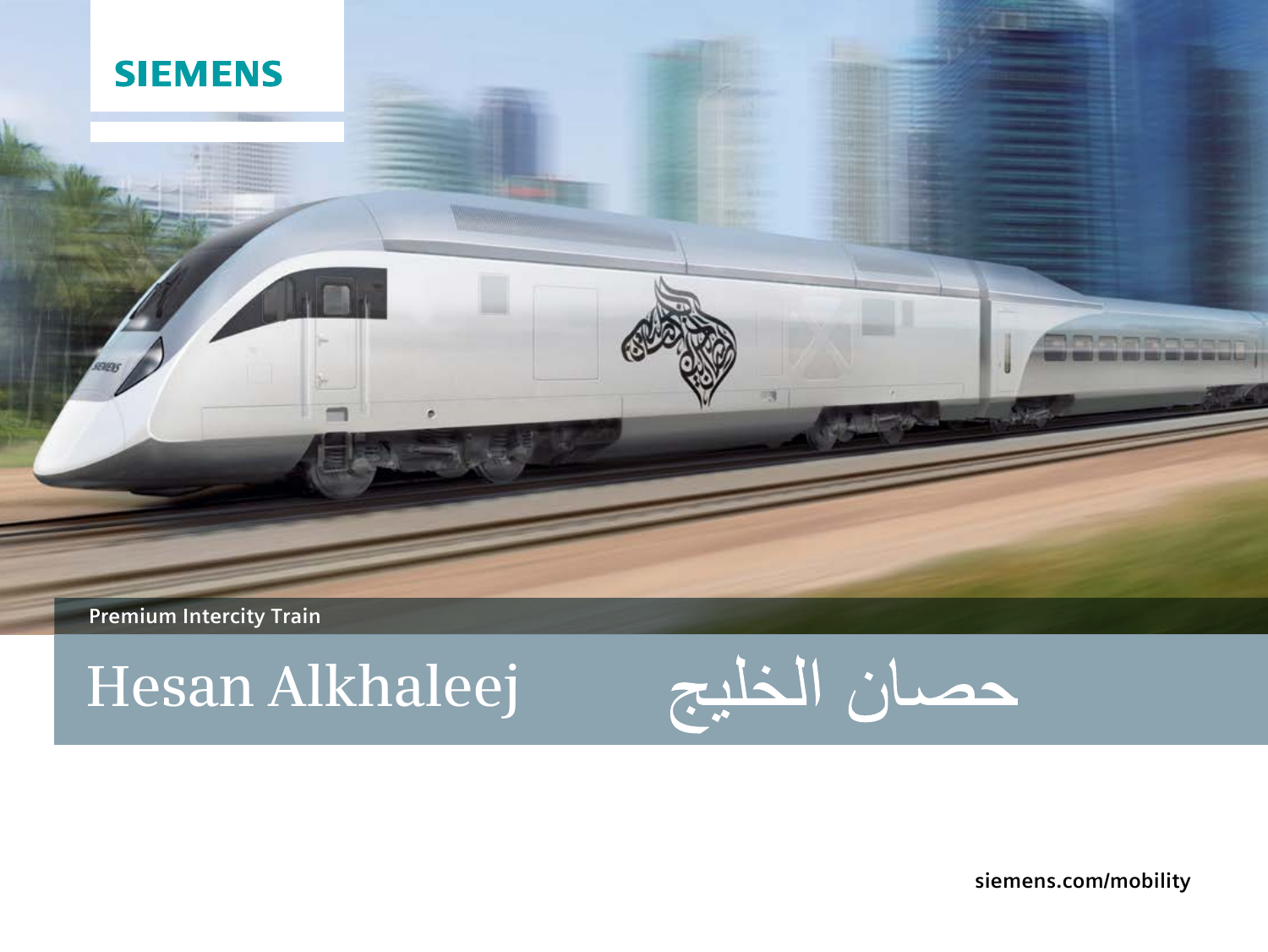# **Passenger Value**

**Industrial design in each and every product is already common, though not every solution can be called an optimum between purpose and style. So what does a design solution need for a vehicle living decades? Far from just being fashionable, it requires many invisible qualities. And they all start with empathy.**

# **Absolute Reliability**

**Individuality is fine, but do cars really always provide such qualities? In the middle of a traffic jam – or worse, in the middle of a traffic jam during a sandstorm – it's time to think what really represents 'Reliability' – when road traffic comes to a standstill, railways still have some reserves to keep moving.** 

**If they are engineered and built by Siemens – with more than 180 years of experience.**



## **About Safety**

Every year approx. 15,000 people die in Saudi Arabia, Qatar, UAE, Oman and Yemen calls, checking emails or chatting online.

And traffic it will get worse due to population and business development in the region. Much of this could be avoided - if the same people were doing the same things, but use trains instead. According to studies in UK and USA, trains are 25 to 9000 times safer than cars.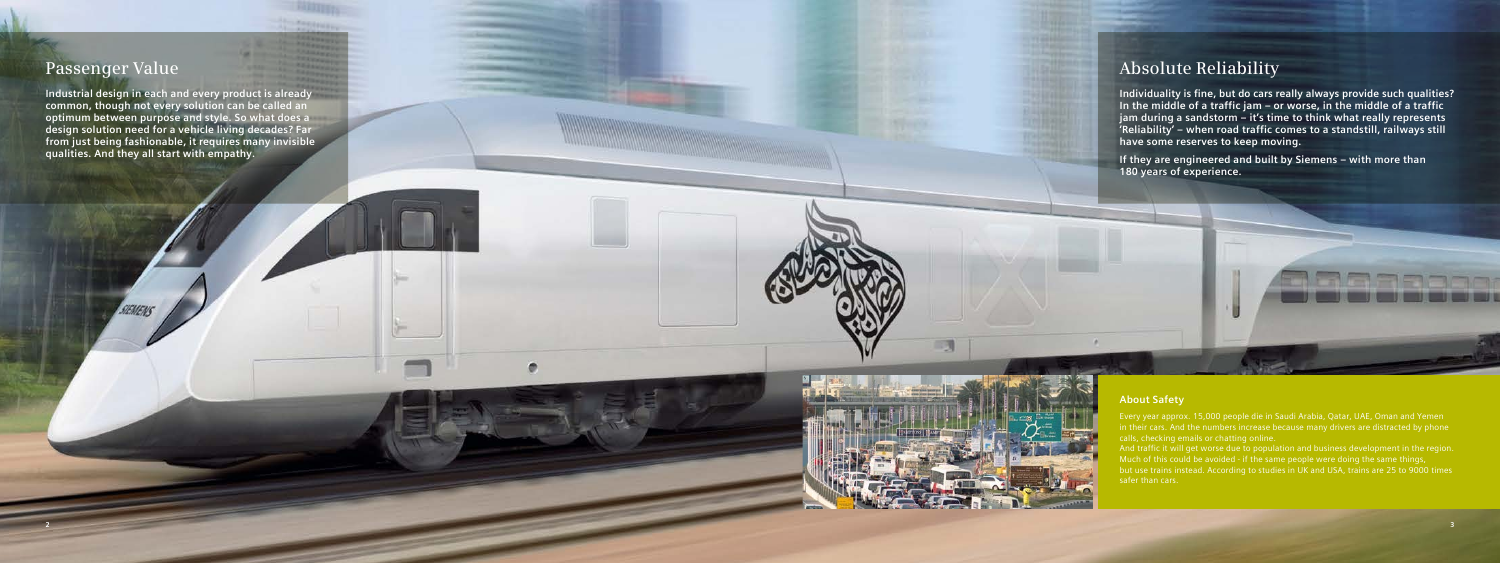#### **Someone who cares**

Passengers like to be surprised by useful detail from visionary industrial design, showing the extra care of people who know how to make a journey valuable. Quality rules here over quantity – no desperate attempts to draw attention, but clever details making all the difference.

Clever design creates more space and more capacity on the same footage, and it also opens a field of variations to give the operator opportunities for a customized appearance at reasonable costs. Clever design makes travelling by train more attractive – much more than being chained to your car seat.

#### **Seat comfort**

Railway seats development has made considerable progress in recent years. The main trend: less space for the seat, more space for passenger. Seats can give passengers more legroom even at reduced seat pitch. Smart geometries derived from aircraft designs make every inch of previously unused space available for you while ergonometric design replaces bulky adjustment by kinetic mechanisms to make your seat fit like a glove. And new materials with better dry comfort on long trips.

Once aboard, there is plenty of time since there is no need to concentrate on driving. Many features are available to put travel time to good use • tables with notepad support • power supply sockets at seat • adjustable LED reading lights • RGB adjustable LED moodlight

#### **Luggage comfort**

Sit back and relax with adjustable cushions to support your body. At the time you are ready for refreshment a range of catering solutions is waiting for you. And before, we can advise the caterer to ensure efficient service.

Whoever travels, carries luggage. One of the great advantages of rail travel over flying is unlimited luggage. But how to stow it without loosing comfort? Studies show that overhead luggage racks are mainly used for small items – lifting heavy luggage is not easy and bears risks when sitting under the rack. Placing heavy items on an empty seat or in the aisle is also no permanent solution. Similar to air travel, check-in luggage transported in separate luggage cars and small or sensitive luggage stored in floor mounted luggage racks yield a lot more seating space.

#### **Work and entertainment**

- 
- 
- 
- Internet access

#### **Relax and enjoy**

### **Family Matters**

Trains are perfect for large families – communicate and have fun during the journey, take a walk – many more possibilities than in a car or an aircraft. Imagine what comfort an exclusive First class might offer. And future oriented media servers to enjoy the latest blockbuster, and Gigabit WiFi …

## **Your Oasis in the Desert**

**It is said that the Arabian horse has been domesticated centuries ago to protect bedouin riders crossing the vast deserts of the peninsula. Today, our engineering protects passengers against extreme environments.**

**Calling our train 'Hesan Alkhaleej', we see an analogy with the pure bred Arabian mares of former times. People riding this train can rely on our knowledge and dedication to arrive on time and in good shape, protected against a harsh world outside the windows.**



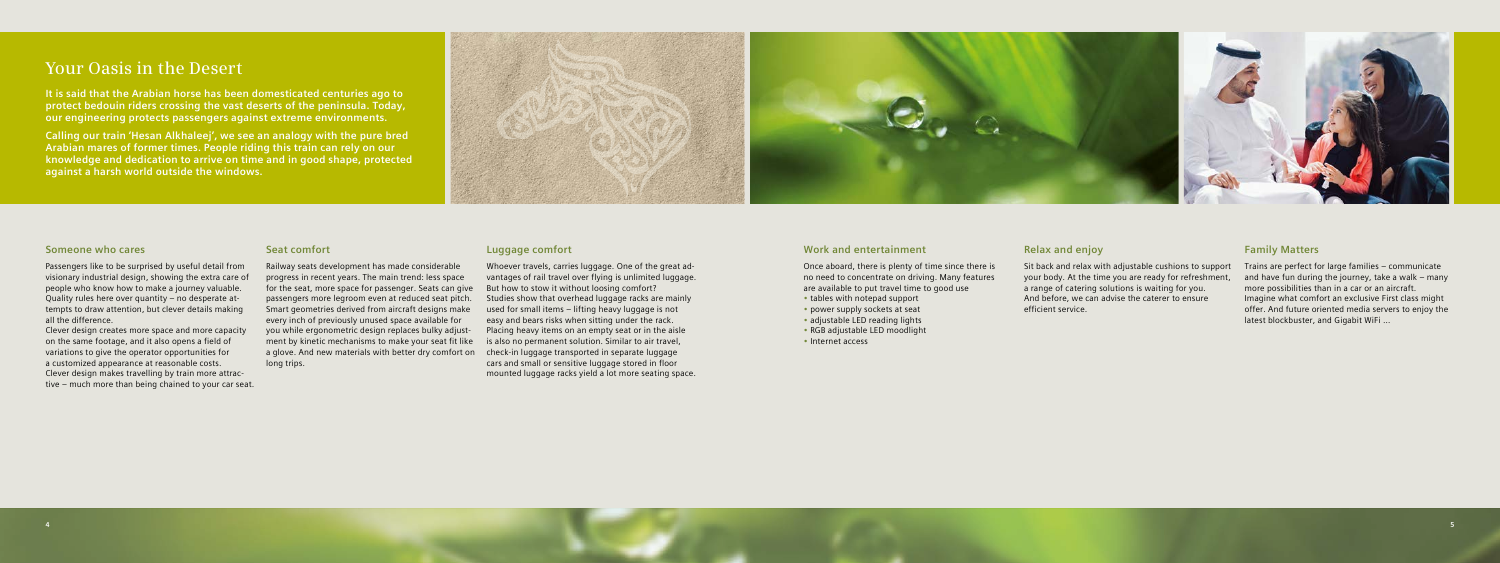# **Everyone needs balance**

**As the region's commercial development moves forward, road and air traffic solutions come to their limits, with increasing road accidents, traffic jams and flight delays. It is about time to optimize the traffic system for the coming decades. Simple solutions to achieve good results in some areas will not do the trick. Many performance criteria need to be carefully balanced to achieve an optimum between comfort, transport capacity, travel performance, energy consumption, lifecycle cost and environmental impact.**

**The Hesan Alkhaleej train concept can help you find the right balance. Benefit from it.**





#### **Desert resistant by Concept**

cars. Concentrated equipment allows innovative cooling and air filtration. Stainless steel minimizes solar radiation and air conditioning power consumption.

#### **Maximum Flexibility**

Train length can be selected to suit the passenger demands, all vehicles in the train consist can be exchanged providing all options for future development in service – your imagination is the limit. In case of later electrification, the diesel power cars can be simply replaced by electric ones.

All traction and coach power is provided by two power Only top quality components with extreme endurance are used. But the desert environment is demanding, so we use parallel arrangement of critical components – if anything fails, there is backup to keep the schedule. Like the traction – if any one motor fails, there are seven others to keep going. Even if one complete power car would fail, the other one could supply and move the train.

#### **Maximum Reliability**

#### **Efficient space**

The Hesan Alkhaleej is the favorite of business plans: our interior concept maximizes the passenger floorspace. Equipment is arranged in compact clusters to leave maximum space for passenger areas. Our extra wide cars provide high capacity in a luxurious setting

with extra wide seats.

#### **Efficient safety**

FRA approved crash energy management ensures passive collision safety. Safety related components are continually monitored online. Entrance doors with electromechanic drives protect passengers. Multi-layer vehicle controls feature fail safe structures. Backup batteries provide autonomous emergency power in each car.

## **Efficient comfort**

Existing routes can be utilized without modifications, so our Hesan Alkhaleej features high total performance, not just the top speed. Flat entrance in all cars, flat floor, wide doors and passageways help to reduce dwell times. With our flexible interior system, the interior layout can be changed quickly.

#### **Spaceship**

The train concept based on individual coaches not only gives you full control over train capacity and comfort, but also best utilization of the available train length.